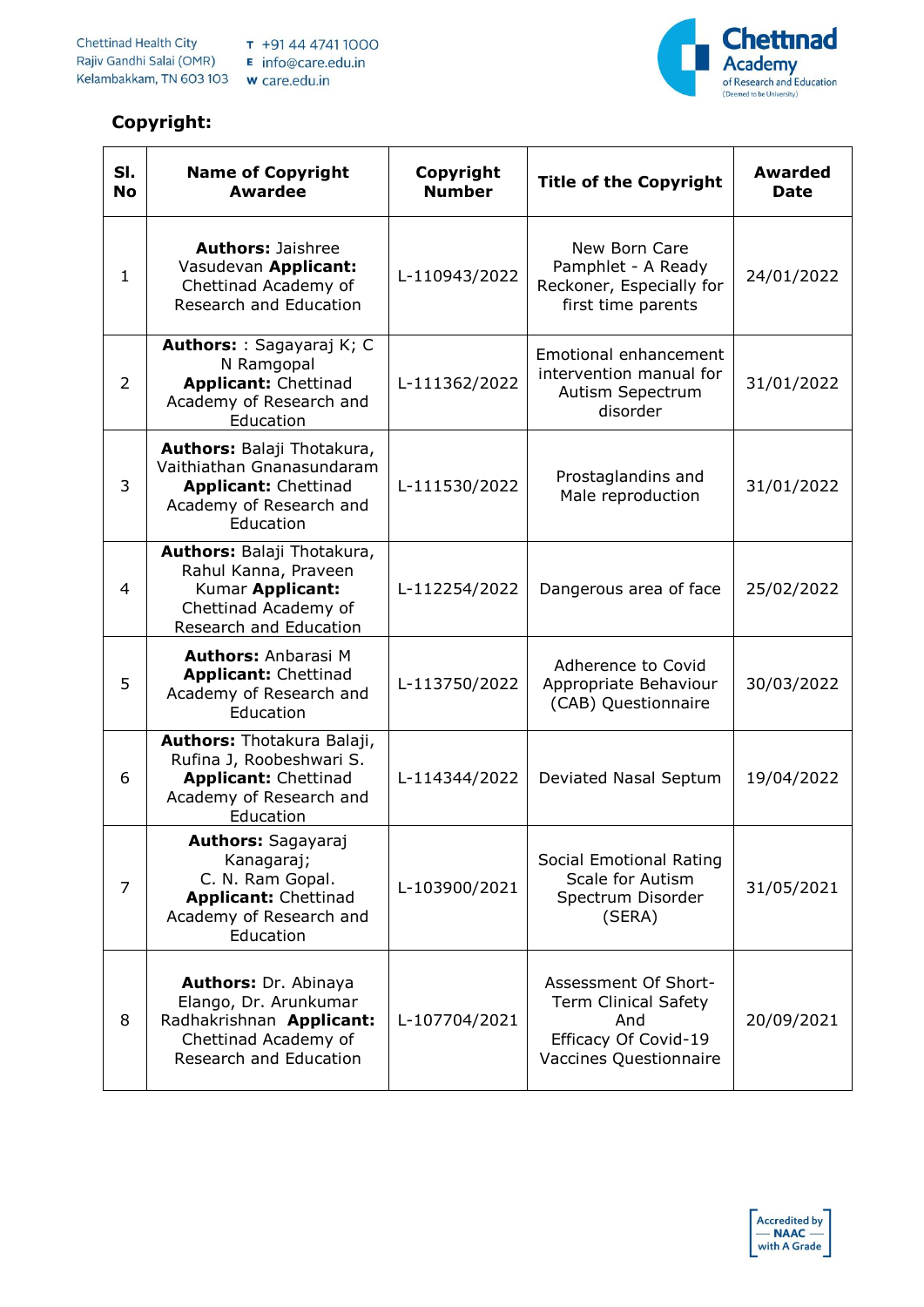

| 9  | Authors: Dr. Abinaya<br>Elango, Dr. Arunkumar<br>Radhakrishnan Applicant:<br>Chettinad Academy of<br>Research and Education        | L-107812/2021 | Assessment Of Short<br><b>Term Clinical Safety</b><br>And<br>Efficacy Of Covid-19<br>Vaccines-Questionnaire<br>(Tamil)                                                                                                                 | 23/09/2021 |
|----|------------------------------------------------------------------------------------------------------------------------------------|---------------|----------------------------------------------------------------------------------------------------------------------------------------------------------------------------------------------------------------------------------------|------------|
| 10 | <b>Authors: Sasithra S</b><br>Raja Danasekaran<br>Divyaparvathy J Applicant:<br>Chettinad Academy of<br>Research and Education     | L-107858/2021 | Tool to estimate<br>vaccine acceptance and<br>its determinants                                                                                                                                                                         | 23/09/2021 |
| 11 | Authors: Mr. K. Murugavel,<br>Dr. L. Karpagavel<br><b>Applicant: Chettinad</b><br>Academy of Research and<br>Education             | L-107975/2021 | Artificial Intelligence<br>For Diagnostic<br>Prediction And<br><b>Classification Of Dental</b><br>Caries                                                                                                                               | 28/09/2021 |
| 12 | <b>Authors: Dr. Manickam</b><br>Subramanian Dr. Balaji<br>Thota Kura Applicant:<br>Chettinad Academy of<br>Research and Education  | L-108025/2021 | <b>Essay And Short Notes</b><br>On Upper Limb: An<br><b>Exclusive Examination</b><br>Approach                                                                                                                                          | 30/09/2021 |
| 13 | <b>Authors: Dr. Alice Peace</b><br>Selvabai R Applicant:<br>Chettinad Academy of<br>Research and Education                         | L-108228/2021 | Characterization Of<br><b>Staphylococcus Aureus</b><br>Based On Its Virulence<br>Determinants And<br>Antibiotic Resistance<br>Profile                                                                                                  | 06/10/2021 |
| 14 | <b>Authors:</b> Dr Priyadarshini<br>Shanmugam Applicant:<br>Chettinad Academy of<br>Research and Education                         | L-108230/2021 | A Comparative<br>Evaluation Of<br>Phenotypic,<br>Serologic And Molecular<br>Methods In The<br>Diagnosis Of<br>Leptospirosis                                                                                                            | 06/10/2021 |
| 15 | <b>Authors: Dr.S.Manickam</b><br><b>Applicant: Chettinad</b><br>Academy of Research and<br>Education                               | L-108463/2021 | Effect Of Naringin (4',<br>$5,7 -$<br>Trihydroxyflavanone<br>7-Rhamnoglucoside) On<br>The Expression Of Pdx-<br>And Foxm1<br><b>Transcription Factors In</b><br><b>Beta Cells</b><br>Of Streptozotocin<br><b>Induced Diabetic Rats</b> | 20/10/2021 |
| 16 | <b>Authors: Dr. Abinaya</b><br>Elango, Dr. Arunkumar<br>Radhakrishnan Applicant:<br>Chettinad Academy of<br>Research and Education | L-108695/2021 | Review Article On Anti-<br>Tubercular Activity Of<br>Meformin                                                                                                                                                                          | 27/10/2021 |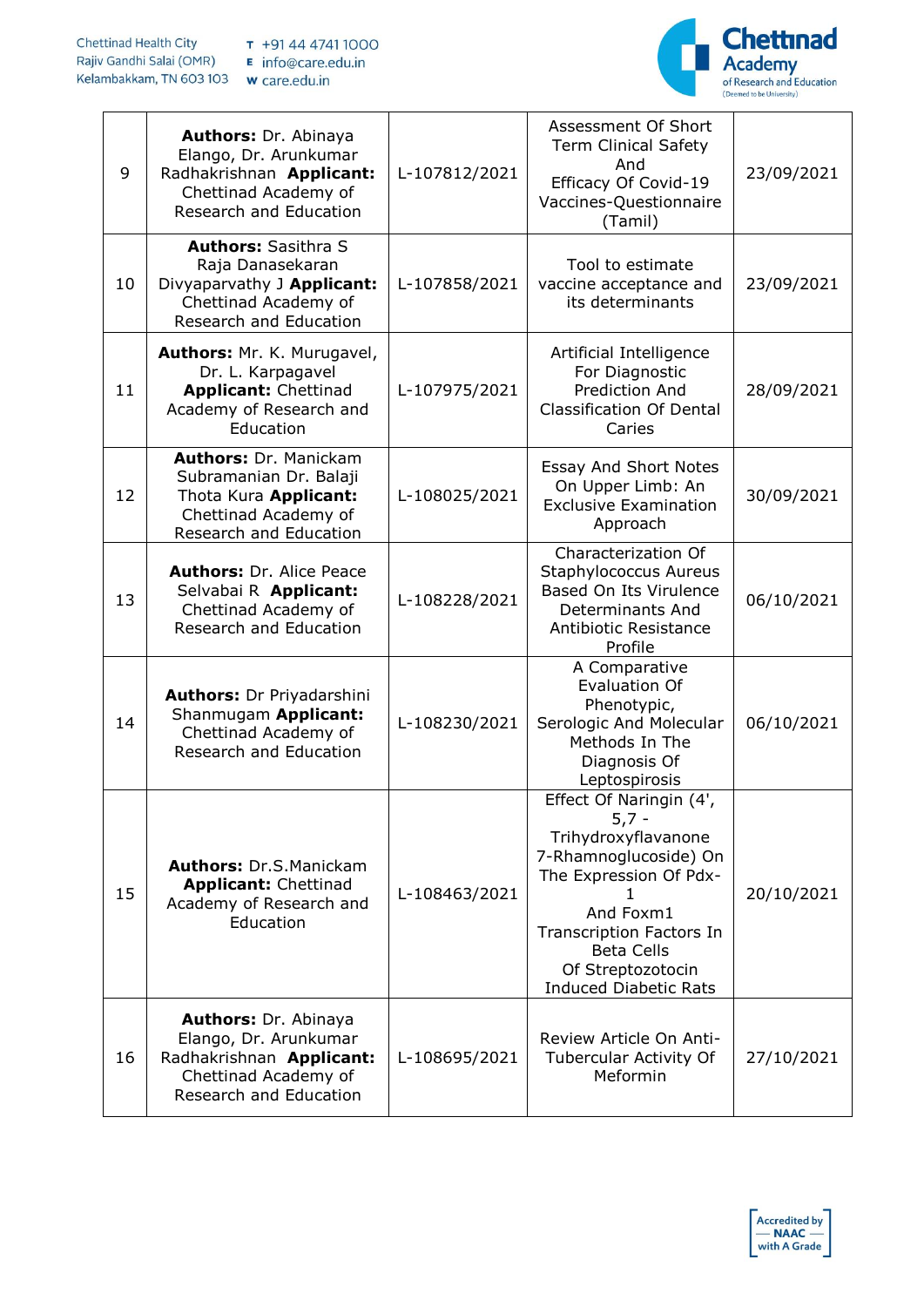

| 17 | <b>Authors: Dr. Abinaya</b><br>Elango, Dr. Arunkumar<br>Radhakrishnan Applicant:<br>Chettinad Academy of<br>Research and Education                            | L-108707/2021 | Novel Categorization Of<br>Drugs Used In Diabetes<br>Mellitus Based On<br>Route Of Aministration                                                                                                                 | 27/10/2021 |
|----|---------------------------------------------------------------------------------------------------------------------------------------------------------------|---------------|------------------------------------------------------------------------------------------------------------------------------------------------------------------------------------------------------------------|------------|
| 18 | Authors: Dr G.Anuradha,<br>Dr Santhini Gopalakrishnan,<br>Dr Sumathy.S, Dr D.V.Satya<br>Murthy.G Applicant:<br>Chettinad Academy of<br>Research and Education | L-108987/2021 | <b>Exploring The Clinical</b><br><b>Utility Of Creatine</b><br>Kinase And Its<br><b>Isoenzymes Measured</b><br>In Central Clinical<br>Biochemistry laboratroy<br>at Chettinad Hospital<br>and Research Institute | 05/11/2021 |
| 19 | <b>Authors: Kailash</b><br>Sureshkumar Applicant:<br>Chettinad Academy of<br>Research and Education                                                           | L-109449/2021 | Mind Health<br>Questionnaire                                                                                                                                                                                     | 17/12/2021 |
| 20 | <b>Authors: Brinda S</b><br><b>Applicant: Chettinad</b><br>Academy of Research and<br>Education                                                               | L-109614/2021 | Predictor Equation to<br>identify risk population<br>of hypertensives                                                                                                                                            | 22/12/2021 |
| 21 | <b>Authors: Dr Vinoth Gnana</b><br>Chellaiyan Applicant:<br>Chettinad Academy of<br><b>Research and Education</b>                                             | L-109769/2021 | Perception, attitude and<br>practice towards<br>medical research<br>among medical school<br>students in India                                                                                                    | 28/12/2021 |
| 22 | <b>Authors: Vinoth Gnana</b><br>Chellaiyan Applicant:<br>Chettinad Academy of<br>Research and Education                                                       | L-109771/2021 | Telemedicince Usability,<br>Acceptance and<br>Satisfaction                                                                                                                                                       | 28/12/2021 |
| 23 | <b>Authors: Raja Danasekaran</b><br><b>Applicant: Chettinad</b><br>Academy of Research and<br>Education                                                       | L-110085/2021 | Tool to assess the<br>perception regarding<br>hazards of plastic usage<br>and effectiveness of<br>plastic ban                                                                                                    | 31/12/2021 |
| 24 | Authors: N. Jayamalli;<br>Joanie Priya. D. Applicant:<br>Chettinad Academy of<br>Research and Education                                                       | L-96321/2020  | Conceptual framework<br>for Coping and quality<br>of life among<br>perimenopausal women<br>based on Ernestin<br>wiedenbach helping art<br>of Clinical nursing<br>theory                                          | 01/10/2020 |
| 25 | Authors: Vanaja<br>Santhosh, Shenbagapraba.<br><b>Applicant: Chettinad</b><br>Academy of Research and<br>Education                                            | L-95617/2020  | Knowledge<br>questionnaire for<br>Immunization                                                                                                                                                                   | 12/10/2020 |

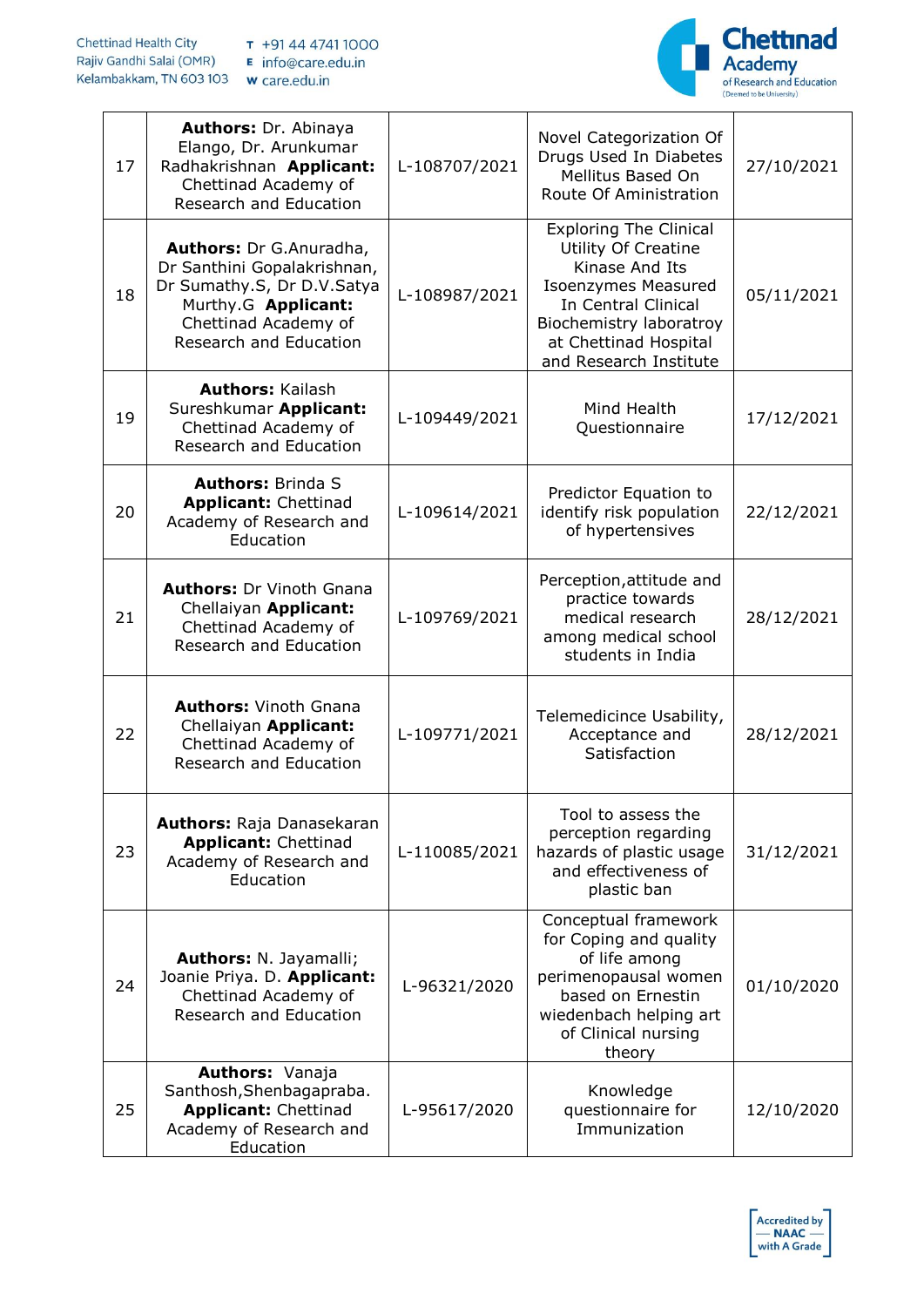

| 26 | <b>Authors: Lakshmi</b><br>Narayani.D; Subbulakshmi.<br><b>Applicant: Chettinad</b><br>Academy of Research and<br>Education                            | L-95618/2020 | Assessment tool for<br>knowledge of junk<br>foods among<br>adolescents                                                                                                           | 12/10/2020 |
|----|--------------------------------------------------------------------------------------------------------------------------------------------------------|--------------|----------------------------------------------------------------------------------------------------------------------------------------------------------------------------------|------------|
| 27 | Authors: K.Gayathri;<br>B.Abishek; M.Abirami;<br>S. Amudha; P.Suvetha;<br>Veena M. Joseph Applicant:<br>Chettinad Academy of<br>Research and Education | L-95621/2020 | Structured tool to<br>assess Knowledge,<br>Attitude and Practice of<br><b>Essential Newborn care</b>                                                                             | 12/10/2020 |
| 28 | <b>Authors: Joselly</b><br>Monickaraj;<br>Dr. Veena M. Joseph<br><b>Applicant: Chettinad</b><br>Academy of Research and<br>Education                   | L-95623/2020 | Conceptual framework<br>for Focused<br>concentration of fetal<br>movements towards<br>Maternal fetal<br>attachment and<br>Maternal anxiety based<br>on Behavior system<br>model. | 12/10/2020 |
| 29 | <b>Authors: Joselly</b><br>Monickaraj;<br>Veena M. Joseph Applicant:<br>Chettinad Academy of<br>Research and Education                                 | L-95625/2020 | Modified Anxiety scale<br>for Pregnancy                                                                                                                                          | 12/10/2020 |
| 30 | <b>Authors: Viji.V.S;</b><br>Subbulakshmi. S.<br><b>Applicant: Chettinad</b><br>Academy of Research and<br>Education                                   | L-95724/2020 | Conceptual framework<br>for Effect of super brain<br>yoga on concentration<br>and memory in Children<br>based on J. W. Kenny's<br>open system model                              | 14/10/2020 |
| 31 | Authors: Anbu; Rathiga A.<br><b>Applicant: Chettinad</b><br>Academy of Research and<br>Education                                                       | L-95789/2020 | Protocol for Intradialytic<br>stretching exercise                                                                                                                                | 15/10/2020 |
| 32 | Authors: Kinjari K; C. N.<br>Ram Gopal Applicant:<br>Chettinad Academy of<br>Research and Education                                                    | L-96189/2020 | <b>Counseling Skills</b><br>Aptitude Scale                                                                                                                                       | 28/10/2020 |
| 33 | Authors: Mahalakshmi .D;<br>Rathiga A. Applicant:<br>Chettinad Academy of<br><b>Research and Education</b>                                             | L-96614/2020 | Conceptual framework<br>for Balloon blowing<br>exercise on respiratory<br>parameters among<br>Tobacco smokers based<br>on Nola J Pender theory                                   | 09/11/2020 |
| 34 | Authors: I.S. Raghavi; C.<br>N. Ram Gopal. Applicant:<br>Chettinad Academy of<br>Research and Education                                                | L-97174/2020 | Perceived Nonverbal<br><b>Marital Communication</b><br><b>Scale</b>                                                                                                              | 04/12/2020 |